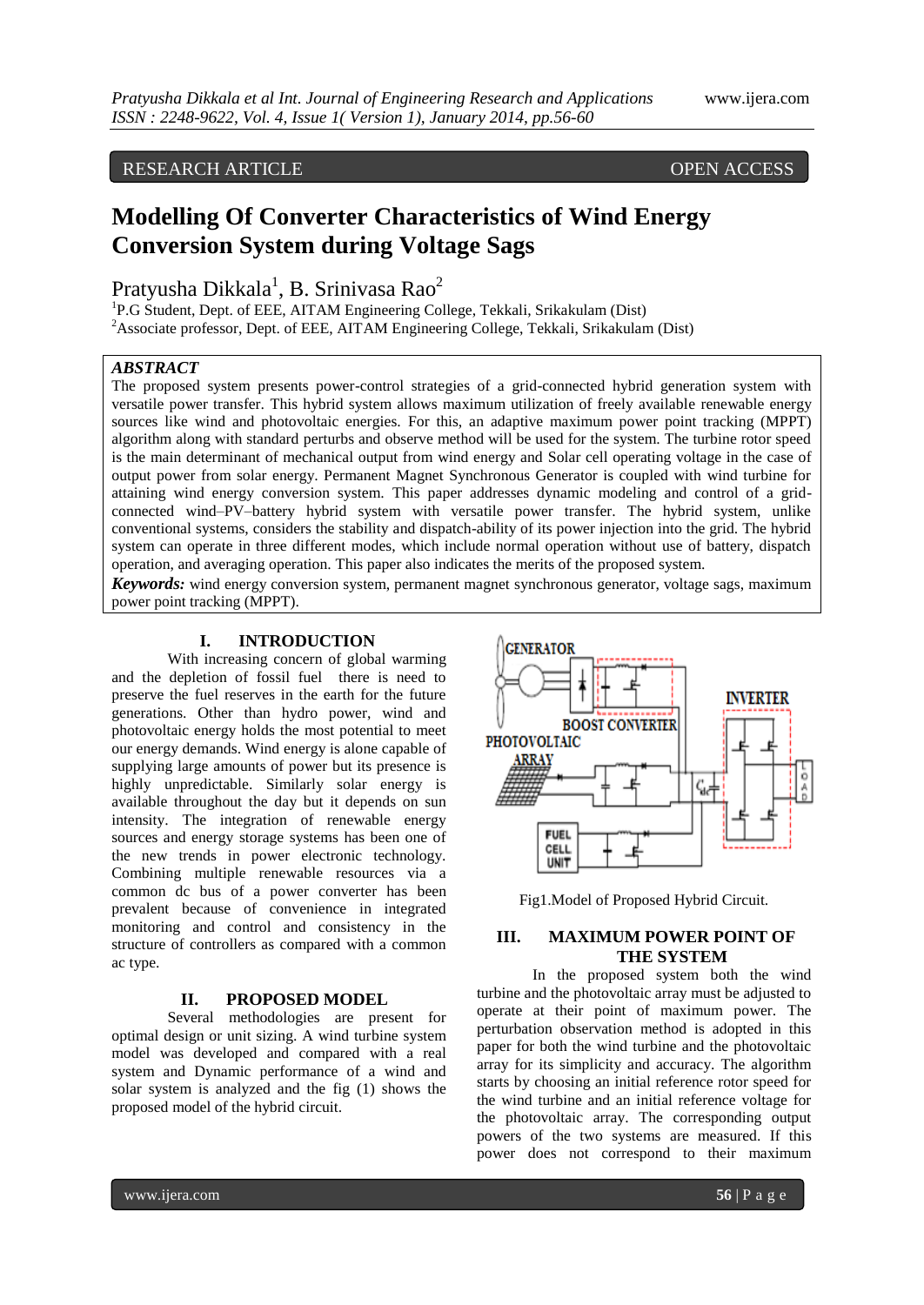powers, then their initial reference values are incremented or decremented by one step. If this adjustment leads to an increase in their output powers then the next adjustment is made in the same direction and vice-versa. The above steps are repeated till the maximum power points of the wind turbine and photovoltaic array are reached. Fig.2 indicates the perturbation observation method followed in this paper.



Fig2.Perturbation observation method.

### **IV. SIMULINK MODEL OF PROPOSED SYSTEM**

The model of the proposed hybrid system is shown in fig.3. This hybrid system operates under normal conditions which include normal room temperature in the case of solar energy and normal wind speed at plain area in the case of wind energy. The simulation results are presented to illustrate the operating principle, feasibility and reliability of this proposed system. There are two modules of PV cells in the designed PV Array. There are two rows of 11 cells in each PV module. The voltage developed at the parallel connection between the parallel connection of the PV modules is measured here with the inclusion of the display block of simulink.The wind turbine is coupled with PMSG to supply the developed Mechanical Torque (Tm). This value is when multiplied with Base Torque gives the Actual value of the Torque needed for the PMSG The rectifier connected after PMSG performs the duty of converting the AC power into DC power to be utilized along with generated wind DC power for united converting into AC power to be supplied to load. The Wind Power (Wp) is computed here to

analyze the quantity of power that is acquired from the wind energy system. It is the joint multiplication of the measured Voltage and Current in RMS. The product is immediately multiplied by  $\sqrt{3}$  gain factor.



Fig3.Composite Simulation Model of Proposed Hybrid System.

**V. SIMULATION RESULTS**

| TIME   | <b>Characteristics</b>                               |  |  |  |
|--------|------------------------------------------------------|--|--|--|
|        |                                                      |  |  |  |
|        | Solar energy with full irradiance<br>1)              |  |  |  |
|        | Wind Turbine tends towards base<br>2)                |  |  |  |
| $0-1s$ | speed of $12m/s$ after 0.5 s                         |  |  |  |
|        | 3)<br>Battery gives partial supply to                |  |  |  |
|        | load                                                 |  |  |  |
|        | 4)<br>Load is 10 KW                                  |  |  |  |
| $1-2s$ | 1.Wind<br>5.6<br>KW<br>achieves                      |  |  |  |
|        | 2. Battery stores 5 KW                               |  |  |  |
| $2-3s$ | 1.Solar Energy Reduced by 15 %                       |  |  |  |
|        | 2. Battery stores 3.5 KW                             |  |  |  |
|        | 1. Wind speed decreases by 25 $\frac{6}{10}$ to 9m/s |  |  |  |
| $3-4s$ | 2. Battery gives partial supply to load              |  |  |  |
|        | 1. Load is increased by 40 %                         |  |  |  |
| $4-5s$ | 2. Battery is responsible to overcome 40 %           |  |  |  |
|        | load demand                                          |  |  |  |
| $5-6s$ | Load demand comes to previous point                  |  |  |  |
|        | $\sim -1$                                            |  |  |  |

TABLE.1.Life Cycle of Hybrid System.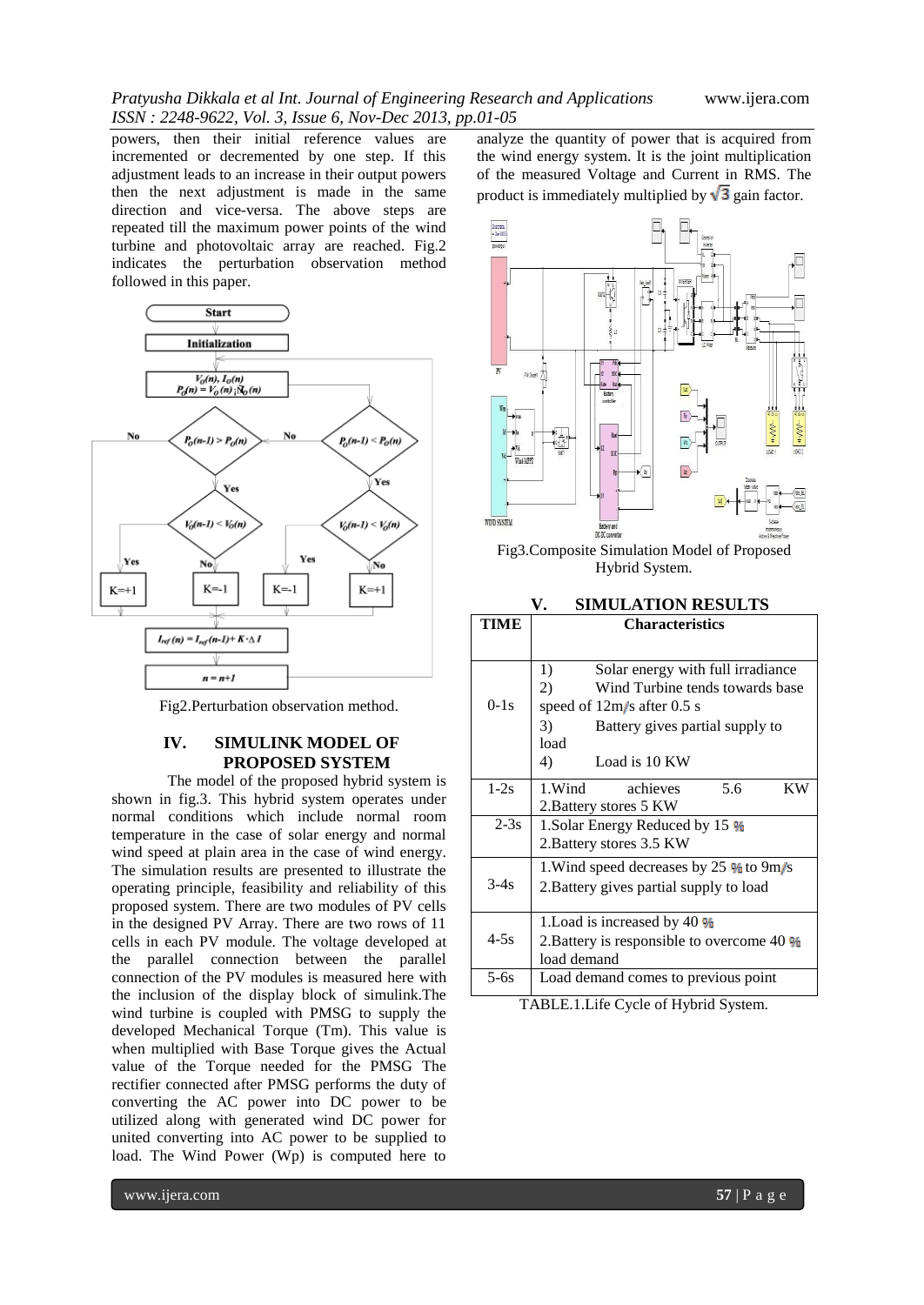*Pratyusha Dikkala et al Int. Journal of Engineering Research and Applications* www.ijera.com *ISSN : 2248-9622, Vol. 3, Issue 6, Nov-Dec 2013, pp.01-05*

| TIM<br>E<br>(sec) | LO<br>AD<br>(x)<br>10 <sup>4</sup><br>W | <b>SOLA</b><br>R<br>$(x10^4)$<br>W | WI<br><b>ND</b><br>(x)<br>10 <sup>4</sup><br>W | <b>BATTE</b><br>$\mathbf{R}\mathbf{Y}$<br><b>POWER</b><br>$(\times$ 10 <sup>4</sup> ) W | <b>BAT</b><br>TER<br>Y<br>AC<br>TIO<br>N | RE<br>MA<br><b>RKS</b> |
|-------------------|-----------------------------------------|------------------------------------|------------------------------------------------|-----------------------------------------------------------------------------------------|------------------------------------------|------------------------|
| $0 - 1$           | 1                                       | 0.92                               | $\Omega$<br>$(0-0.8)$<br>s)                    | $+0.08$                                                                                 | Supp<br>lying                            | G<<br>L                |
|                   |                                         | 0.92                               | 0.03<br>(0.8 s)                                | $+0.05$                                                                                 |                                          |                        |
| $1 - 2$           | 1                                       | 0.94                               | 0.56                                           | $-0.5$                                                                                  | Char<br>ging                             | G ><br>L               |
| $2 - 3$           | 1                                       | 0.78                               | 0.56                                           | $-3.4$                                                                                  | Char<br>ging                             | G ><br>L               |
| $3 - 4$           | 1                                       | 0.78                               | 0.2                                            | $+0.02$                                                                                 | Supp<br>lying                            | $G \leq$<br>L          |
| $4 - 5$           | 1.4                                     | 0.78                               | 0.2                                            | $+4.2$                                                                                  | Supp<br>lying                            | G<<br>L                |
| $5 - 6$           | 1                                       | 0.78                               | 0.2                                            | $+0.02$                                                                                 | Supp<br>lying                            | $G \leq$<br>L          |

TABLE.2. Load Sharing Between Solar & Wind Systems Supported by Battery.

| Module                        | <b>Polycrystalline Solar Panel</b><br><b>TSP 230</b> |
|-------------------------------|------------------------------------------------------|
| Encapsulation                 | Glass/PVB/Cells/PVB/Glass                            |
| Size and Number<br>of cells   | $125$ mm $\times$ 125mm                              |
| Maximum power                 | 180w                                                 |
| Maximum power<br>voltage(Vmp) | 36.00V                                               |
| Maximum power<br>current(Imp) | 5.00A                                                |
| Open circuit<br>voltage(Voc)  | 43.20V                                               |
| Short circuit<br>current(Isc) | 5.80A                                                |
| Model size(mm)                | 1700*860*9mm                                         |
| Weight                        | 38kgs                                                |
| Operating<br>Temperature      | $40^{\circ}$ C to +85 $^{\circ}$ C                   |

TABLE .3 .Ratings of Polycrystalline Solar Panel TSP 230.

The working performance of different solar panel models is represented through simulation results. The difference in the output occurs due to the differed voltage and current ratings of the panel. The derived

voltage and current ratings depend on the physical conditions prevailing in its vicinity and on its physical characteristics.



Fig4. Load sharing action performed by the hybrid energy in polycrystalline solar pane, 1TSP230.

The load demand to fulfill is 10 KW throughout the time scale except at 4 to 5 sec when it increases to 14 KW. Solar energy drops its irradiance to 15 % from 2 sec. Wind turbine initially rotating at 5m/s excels to base speed 12m/s after 0.5 sec. It's rotating speed is decreased to 25% of its base speed. All these conditions are clearly observed in the below graphs.(figure 5-9). The Maximum Voltage is of PV Array is observed at around 640 V. the curve in figure 5 below explains that the varying irradiance is the deciding factor of the maximum voltage derived.

| Ti      | Solar    | Wind    | <b>Battery</b> | Load      |
|---------|----------|---------|----------------|-----------|
| me      | energy   | energy  |                |           |
| $0 - 1$ |          | Speed   |                |           |
|         |          | Tends   |                |           |
|         |          | Towards |                |           |
|         |          | Base    |                |           |
|         |          | Speed   |                |           |
| $1 - 2$ |          |         | Significan     |           |
|         |          |         |                |           |
|         |          |         | Charging       |           |
| $2 - 3$ | Irradian | Speed   |                |           |
|         | ce Drop  | falls   |                |           |
| $3 - 4$ |          |         |                |           |
| $4 - 5$ |          |         | Mainstay       | Additiona |
|         |          |         | Load           | 1 Load    |
|         |          |         | Sharing        | Attached  |
| 5-6     |          |         |                |           |

TABLE.4. Major Landmarks of Proposed Hybrid System.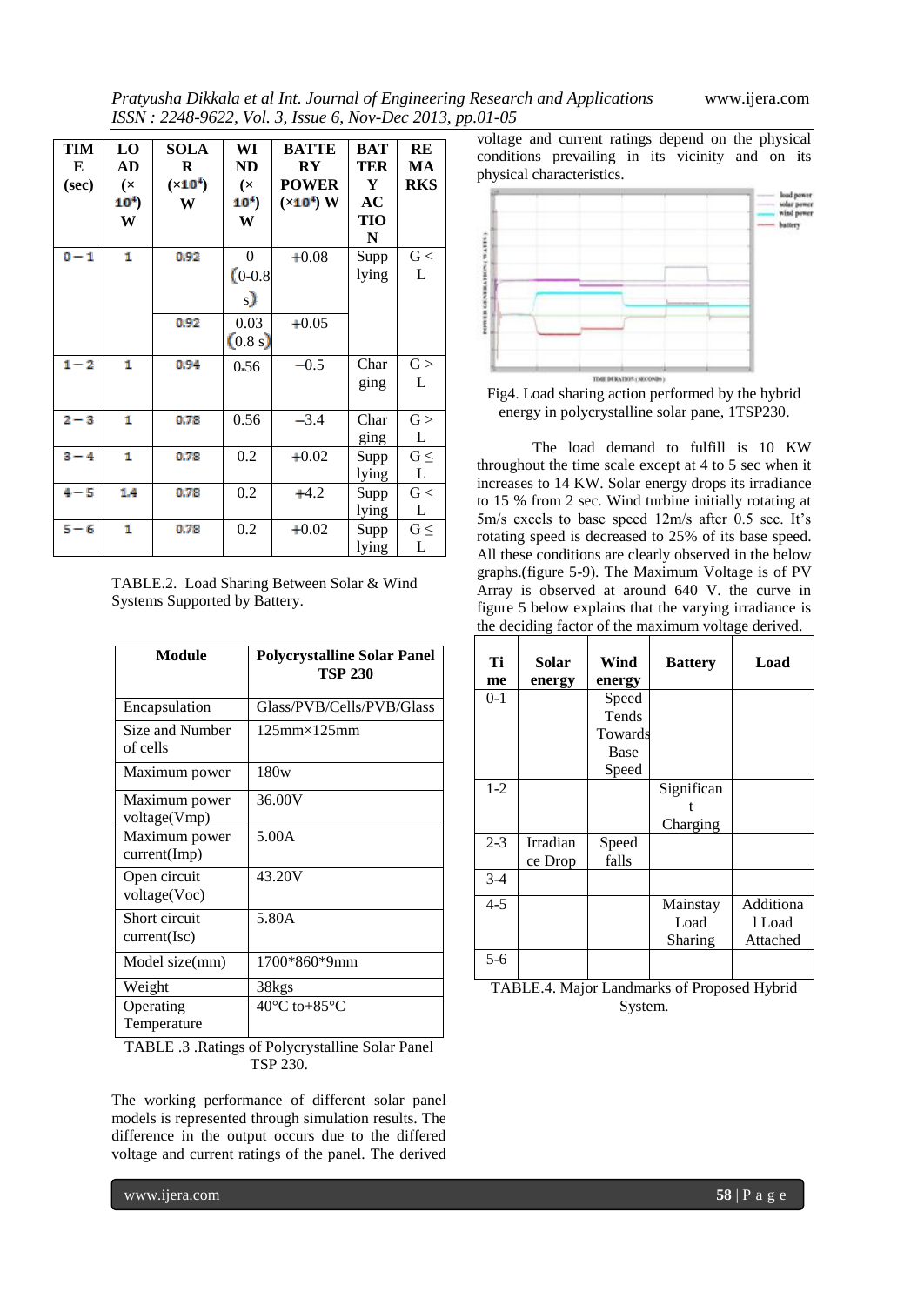*Pratyusha Dikkala et al Int. Journal of Engineering Research and Applications* www.ijera.com *ISSN : 2248-9622, Vol. 3, Issue 6, Nov-Dec 2013, pp.01-05*



Fig5. Phase Voltage observed at the PV array.



TIME DURATION (SECONDS) Fig6.The relative variation curve of Actual Current (Ia) and Reference Current (Iref).



Fig7.The load current supplied to the load is sinusoidal in nature as depicted in the simulation.



Fig8.Three Phase Voltage Supplied to the Load by The Inverter.



Fig9.AC Line Voltage and Phase Voltage given by the Inverter.

By analyzing all the above simulation results it is observed that the proposed system gives constant power at all conditions and the inverter output voltage readings are noted for every instant of time and the readings are given in table. 4.

| <b>TIME</b>                                                                                                                                                                                                                                                                                      | پ<br>PHASE VOLTAGE |  |  |
|--------------------------------------------------------------------------------------------------------------------------------------------------------------------------------------------------------------------------------------------------------------------------------------------------|--------------------|--|--|
| 1 s                                                                                                                                                                                                                                                                                              | 230                |  |  |
| 2s                                                                                                                                                                                                                                                                                               | 230                |  |  |
| 3s                                                                                                                                                                                                                                                                                               | 230                |  |  |
| 4s                                                                                                                                                                                                                                                                                               | 230                |  |  |
| 5s                                                                                                                                                                                                                                                                                               | 230                |  |  |
| 6s                                                                                                                                                                                                                                                                                               | 230                |  |  |
| $\mathbf{m}$ and $\mathbf{r}$ and $\mathbf{r}$ and $\mathbf{r}$ and $\mathbf{r}$ and $\mathbf{r}$ and $\mathbf{r}$ and $\mathbf{r}$ and $\mathbf{r}$ and $\mathbf{r}$ and $\mathbf{r}$ and $\mathbf{r}$ and $\mathbf{r}$ and $\mathbf{r}$ and $\mathbf{r}$ and $\mathbf{r}$ and $\mathbf{r}$ and |                    |  |  |

TABLE.5.Inverter Output Voltage.

#### **VI. CONCLUSION**

It is concluded that in the controlled operation discussed above it is very clear that load demand is met from the combination of PV array,